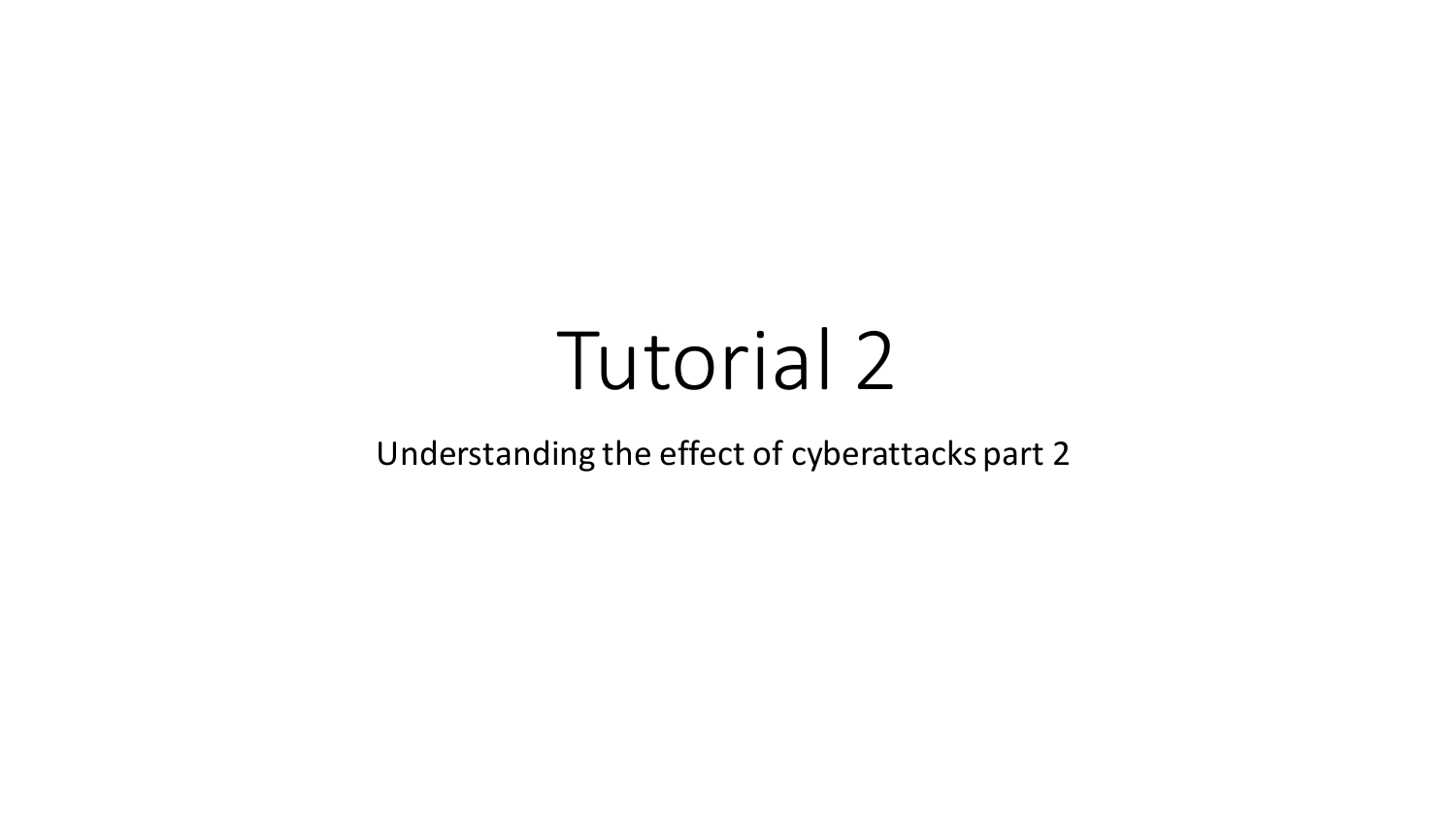#### **Basics**

❖ What is the difference between the following terms:

- ➢ Weakness VS Vulnerability?
- $\checkmark$  A weakness is an error (problem), typically in the software code or system hardware, that might lead to a vulnerability.
- $\checkmark$  A Vulnerability is a Weakness that can be exploited by threat actor.
- ➢ Lemma: Each vulnerability is a weakness but not each weakness is a vulnerability (proof it by using an example from real-life)
- $\checkmark$  Attacker targets to access a PC remotely using Windows XP administrator account weakness point (no password is assigned for this account), while the PC is not connected to the internet.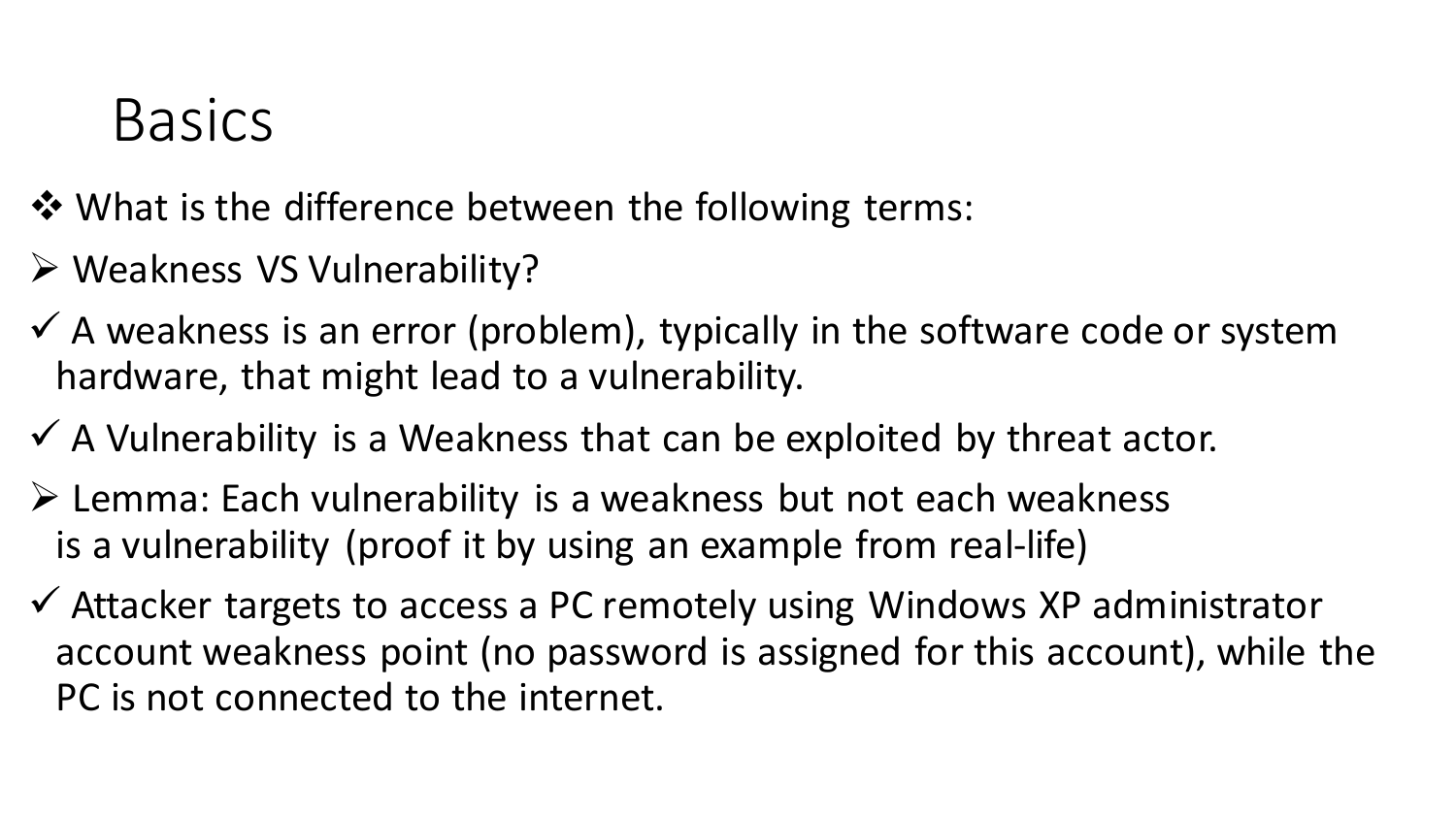### **Basics**

- ➢ Vulnerability VS Threat?
- $\checkmark$ The threat is the exploitation of a security vulnerability to damage or destroy an asset.
- ➢Threat VS Risk?
- $\checkmark$  Risk is the potential for loss, damage or destruction of an asset.
- $\checkmark$  Risk= F(threat, impact, Likelihood)
- $\checkmark$  Risk= F( severity, criticality, impact, likelihood)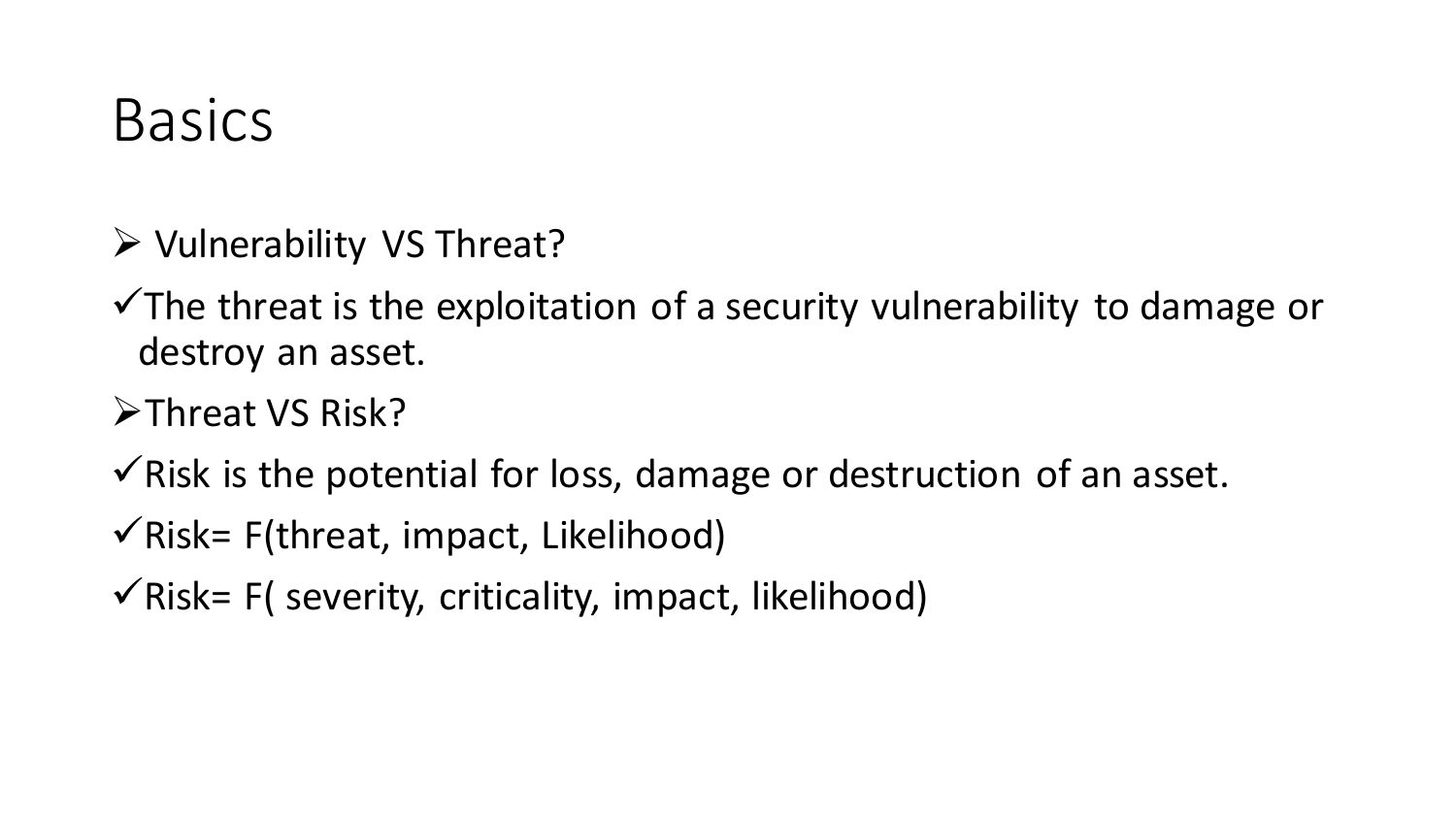### **Basics**

- According to these definitions, some databases are published as follows:
- CWE: Common Weakness Enumeration

CWE - [CWE List Version 4.6 \(mitre.org\)](https://cwe.mitre.org/data/index.html)

• CVE: Common Vulnerabilities and Exposures

[Industrial Control Systems | CISA](https://us-cert.cisa.gov/ics)

• CVSS: Common Vulnerability Scoring System

[Common Vulnerability Scoring System Version 3.1 Calculator \(first.org\)](https://www.first.org/cvss/calculator/3.1)

• CAPEC: Common Attack Pattern Enumeration and classification.

CAPEC - [Common Attack Pattern Enumeration and Classification \(CAPEC](https://capec.mitre.org/)™) (mitre.org)

[attackics \(mitre.org\)](https://collaborate.mitre.org/attackics/index.php/Main_Page)